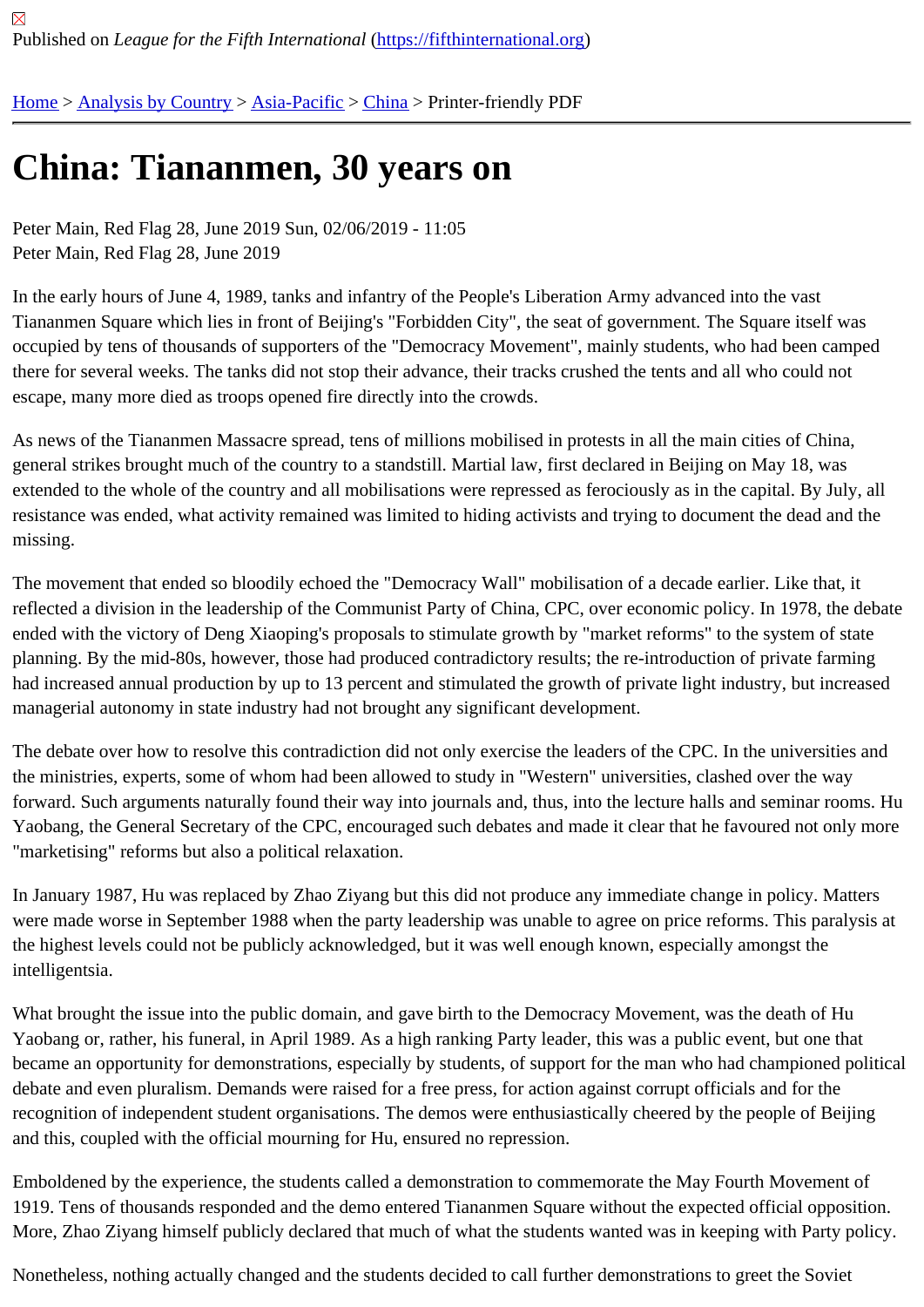leader, Mikhail Gorbachev, on May 15. Gorbachev himself was associated with the introduction of "glasnost" and "perestroika", openness and reconstruction, in the Soviet Union and the students' message to the CPC leadership could hardly have been clearer.

So huge were the crowds in Tiananmen Square that Gorbachev had to enter the Forbidden City unseen through a side entrance and it was now that the permanent occupation of the Square began. Hundreds of students began a hunger strike in support of their demands. Three days later, the Standing Committee of the Politburo, the day to day leadership of the Party, rejected Zhao's proposal for concessions on some of the students' demands. After he visited the students, he was removed from office and the next day, Li Peng, the Premier, declared martial law in Beijing.

The immediate response, was a massive protest by the people of Beijing. More than a million now occupied the square, strikes paralysed the whole city and prevented trooops from reaching the centre. In the evening, the Beijing Autonomous Workers' Organisation was founded. For two weeks, the stand-off continued but, away from Beijing, the Democracy Movement was growing in provincial cities and many decided to send delegations of students and workers to the capital.

It was their arrival in Tiananmen Square, coupled with the increasing fraternisation between local garrison troops and the demonstrators, which convinced Deng, the "paramount leader", that the whole movement had to be stopped, definitively. By the end of May, there was a separate and quite distinct "workers' section" occupying the north western corner of the square and the first sign of what was to come was the forcible arrest of the leaders of the Autonomous Workers' Organisation on May 31. Over the next two days, repeated attempts to occupy central Beijing with unarmed troops collapsed in the face of fraternisation. Meanwhile, however, troops from distant provincial garrisons had reached the capital and it was these that were used to clear the Square on the night of June 3-4.

At the time, and ever since, the leaders of the CPC have justified the Tiananmen Massacre as a necessary suppression of a "counter-revolutionary riot". That it was not a riot is clear from the character of the events, no riot lasts more than a month and involves actions in every major city, but was it counter-revolutionary? For Marxists, and the CPC leaders say they are Marxists, that would mean a conscious attempt to restore capitalism in China, that is to dismantle the planning system, remove the state monopoly of foreign trade and privatise state property.

Not one of those measures figured in the demands of the Democracy Movement, which, instead, focussed on democratic rights; freedom of the press, freedom of assembly, for a pluralist political system, the right to form organisations such as trades unions and student unions. Moreover, far from trying to overthrow the apparatus of the state, the movement limited itself to calling for that apparatus to introduce those rights as reforms. At most, then, this was a mass, radical, democratic protest movement.

With the formation of workers' organisations, such as the Autonomous Workers' Organisation in Beijing, the fraternisation with the soldiers and the division within the ruling party leadership, the movement certainly had the potential to develop into a revolution against the party dictatorship, which we would characterise as a political revolution that left intact the existing economic structures. That would have been comparable to the many "people power" revolutions we have seen against dictatorships in capitalist countries, which also did not affect the capitalist character of the economies. However, the movement in China was drowned in blood before it could develop that potential.

What has to be noted is that, in 1992, Deng Xiaoping, the very same "paramount leader" of the CPC, himself proposed the dismantling of the planning system, the setting aside of the state monopoly of foreign trade and the privatisation and trustification of much of state owned industry. In order to allow the new system to work, the regime also removed workers' rights to jobs, housing, medical insurance and education for their children. Thus, it was the leadership and the apparatus of the Communist Party of China that was the truly counter-revolutionary force and it was only able to complete its retoration of capitalism because in Tiananmen Square it destroyed the ability of the working class to defend itself and its interests.